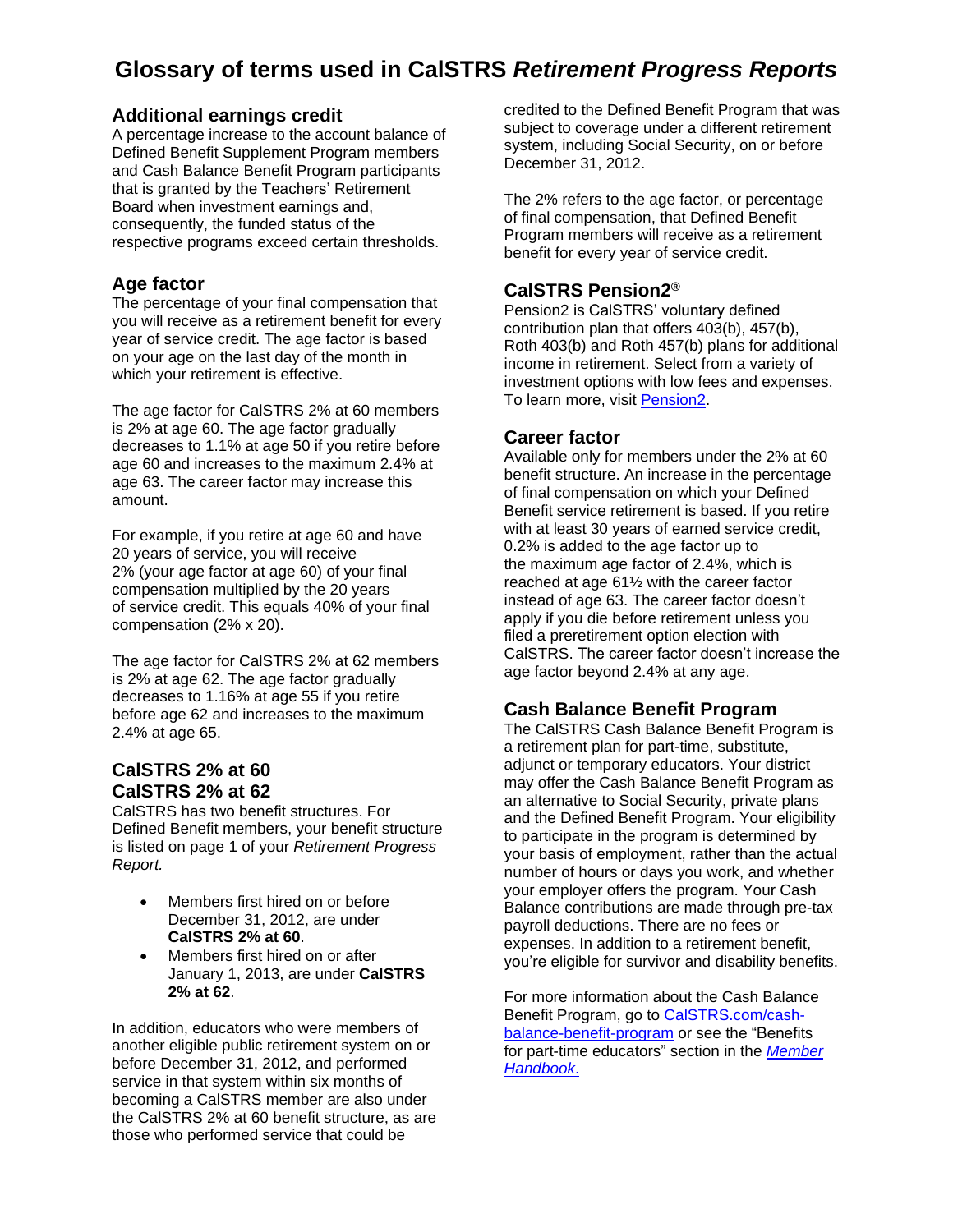# **Client ID**

A CalSTRS randomly generated number used to identify members. CalSTRS uses this number instead of your Social Security number for security and privacy. Your Client ID is listed on page 1 of your *Retirement Progress Report.*

# **Creditable service**

Specific employment activities such as teaching, vocational or guidance counseling, mentoring, services related to school curriculum and certain administrative duties performed for an employer in a position with certification qualifications authorized by the Commission on Teacher Credentialing or under minimum standards adopted by the Board of Governors of the California Community Colleges, or under the provisions of an approved charter for a charter school eligible to receive a state apportionment. Includes service performed by school health professionals, school librarians, superintendents and others as defined in California [Education](http://leginfo.legislature.ca.gov/faces/codes_displaySection.xhtml?lawCode=EDC§ionNum=22119.5.)  [Code section](http://leginfo.legislature.ca.gov/faces/codes_displaySection.xhtml?lawCode=EDC§ionNum=22119.5.) 22119.5.

### **Current year excess service and enhancements**

You can only earn up to one year of service credit in a school year, so part of your and your employer's contributions for compensation from your service that exceeds one full year of service credit is credited to your Defined Benefit Supplement account at the close of the school year—8% or 9% of your compensation are your member contributions and 8% of your compensation from your employer. These contributions are not credited to the Defined Benefit Program. Any excess contributions above this amount are returned to your employer, who will return your portion to you.

For CalSTRS 2% at 60 members, certain other limited-term payments are also credited to your Defined Benefit Supplement account.

# **Defined Benefit account activity**

This section lists your contributions, plus interest earned, for your Defined Benefit account. Contributions are shown for your beginning balance, current fiscal year contributions, any prior year adjustments made by your employer and end-of-year totals. The end-of-year total is the amount you would receive if you were to forfeit rights to your benefit upon a separation from service by requesting a refund. Your member contributions are listed by taxed and tax-deferred contributions.

Taxed (or after-tax) contributions are those for which you already paid taxes. In general, you will not have any contributions in this field unless you redeposited or purchased permissive service credit with after-tax dollars.

Tax-deferred (or before-tax) contributions are those for which both state and federal income taxes are deferred until after you retire or take a refund after ending your CalSTRS-covered employment.

# **Defined Benefit Supplement Program**

The Defined Benefit Supplement Program is a cash balance plan for Defined Benefit Program members that provides an additional retirement benefit. For every dollar you and your employer contribute to the program, your account is credited accordingly. Your account earns guaranteed interest and any additional earnings credits declared by the Teachers' Retirement Board. Your benefits are paid as either a lump sum or an annuity equal to the total balance of your account. You and your employer make contributions on compensation earned from service in excess of one year of service credit, up to the compensation cap, and for CalSTRS 2% at 60 members, on limited-term payments. From January 1, 2001, through December 31, 2010, 25% of your regular monthly Defined Benefit member contribution was also credited to your account.

#### **CalSTRS 2% at 62:**

You and your employer make contributions into this account on compensation earned for service performed in excess of one year of service credit, up to the compensation cap.

#### **Defined Benefit Supplement account activity**

This section lists contributions and interest earned in the Defined Benefit Supplement Program. These funds are paid to you when you begin to take a monthly benefit from the Defined Benefit Program, or six months after you terminate CalSTRS-covered employment and receive a refund of your Defined Benefit account contributions and interest. For more information, see "Your Defined Benefit Program membership" in the *[Member Handbook](http://www.calstrs.com/calstrs-member-handbook)*.

#### **Defined Benefit Supplement account and annuity estimates**

We use the information in your account to project your balance, generally at ages 55 and 60. If you have reached those ages, we use the next appropriate ages.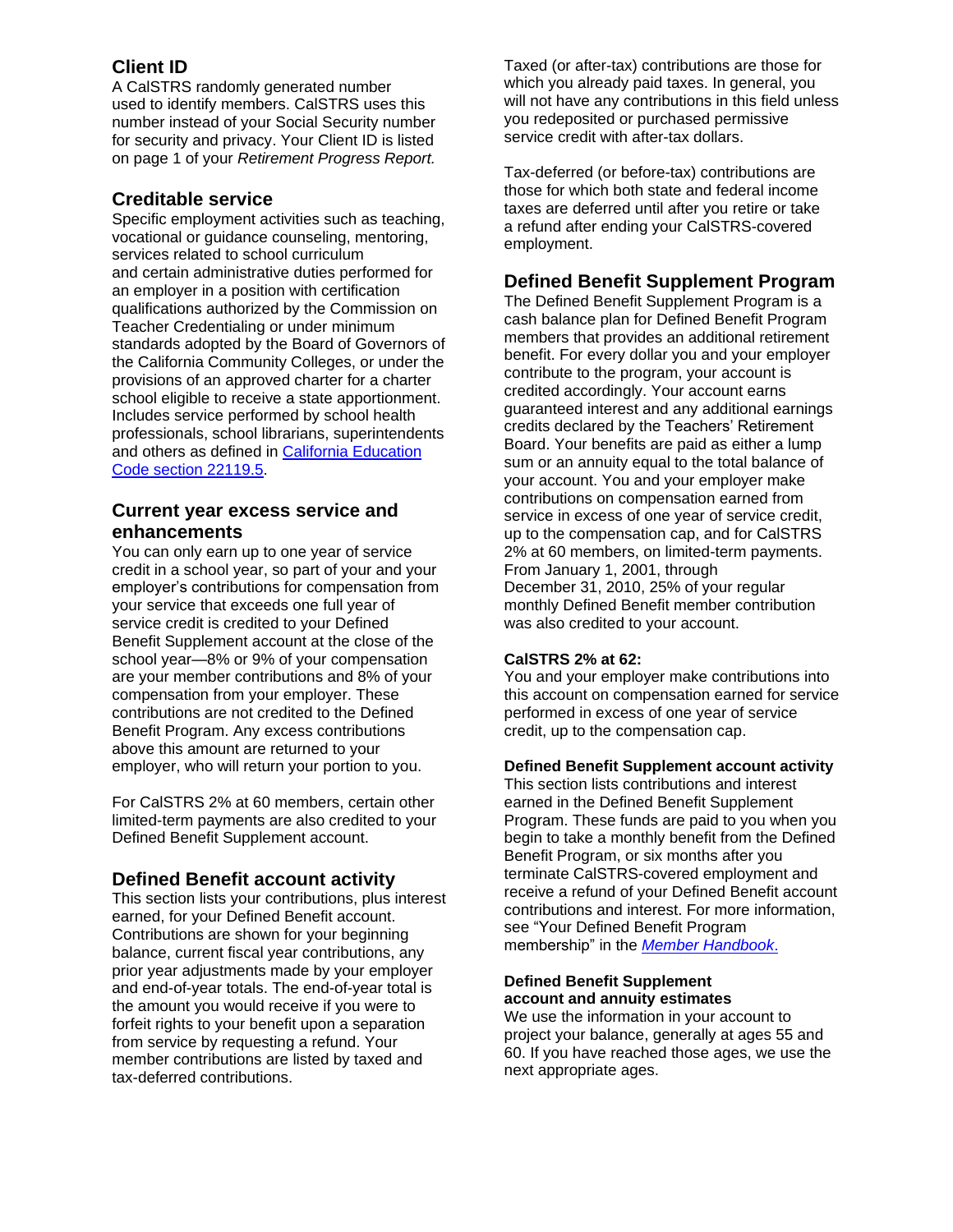### **Disability and survivor benefit coverage**

This section defines your coverage. You have Coverage A if you were hired on or before October 15, 1992, and did not elect Coverage B during a special election held between October 1992 and April 1993. If you were hired after October 15, 1992, or switched during the special election, you have Coverage B. For more information about these coverages, see the *[Member Handbook](http://www.calstrs.com/calstrs-member-handbook)*.

### **Electing a retirement option**

When you're eligible to retire, you may make a preretirement election of an option to ensure a monthly lifetime income for one or more loved ones after your death. When you elect an option, your monthly benefit will be reduced from the Member-Only Benefit. The percentage of the reduction is based on the option you elect, your age and the ages of your beneficiaries when you elect the option. For more information, see the "Your retirement benefit" section in the *[Member](http://www.calstrs.com/calstrs-member-handbook) [Handbook](http://www.calstrs.com/calstrs-member-handbook)*.

### **Employer details**

Includes the information we've received from your employer regarding your employment in a CalSTRS-covered position.

#### **Base hours**

Base hours are the number of hours you are required to work in one school year to earn one year of service credit in that position. For community college instructors and adult education instructors, base hour requirements for full-time and part-time instructors are different and must be at least the minimum time required by law. CalSTRS receives base hour information from your employer.

### **Excess contributions**

Under the CalSTRS Funding Plan, member contribution rates for the Defined Benefit Program increased. The member contribution rate for compensation creditable to the Defined Benefit Supplement Program, which includes compensation earned for service performed in excess of one year of service credit, is 8% for members under the 2% at 60 benefit structure. The member contribution rate for members under the 2% at 62 benefit structure is 9%.

If you earn compensation for service in excess of one year of service credit in a school year, your member contributions for this service in excess of the 8% or 9% Defined Benefit Supplement contribution rate will be returned to you by your employer.

CalSTRS will return any excess contributions to your employer in late September. Your employer is responsible for returning your excess member contributions to you. The total amount of your excess member contributions will be reported on your *Retirement Progress Report*. If you service retire on or before the Friday before Labor Day, we will return excess contributions to your employer. You will not receive a *Retirement Progress Report* in the fall—instead, you'll find a report of your excess member contributions online on your *my*CalSTRS account (under the Services tab). If you have questions regarding the return of your excess contributions, contact your employer.

### **Final compensation**

The highest average annual compensation earnable during a specified period of employment covered by CalSTRS.

**CalSTRS 2% at 60**: The final compensation period is 12 consecutive months if you have at least 25 years of service credit. Otherwise, the final compensation period is 36 consecutive months if you have fewer than 25 years of service credit.

**CalSTRS 2% at 62**: Final compensation is based on the highest average annual compensation earnable during any period of 36 consecutive months.

Final compensation for most disability benefits and some survivor benefits uses your earned, rather than earnable, compensation.

# **Hybrid retirement system**

CalSTRS administers a hybrid retirement system consisting of traditional defined benefit (Defined Benefit Program), cash balance (Defined Benefit Supplement and Cash Balance Benefit programs) and voluntary defined contribution (CalSTRS Pension2) plans. CalSTRS also provides survivor and disability benefits.

- **Traditional defined benefit plan:** The CalSTRS Defined Benefit Program is a traditional defined benefit pension. It's based on a formula that provides a fixed percentage of your final compensation as of the age you retire and your years of service credit, not on how much you contribute or how well CalSTRS investments perform.
- **Cash balance plan:** The CalSTRS Defined Benefit Supplement and Cash Balance Benefit programs are cash balance types of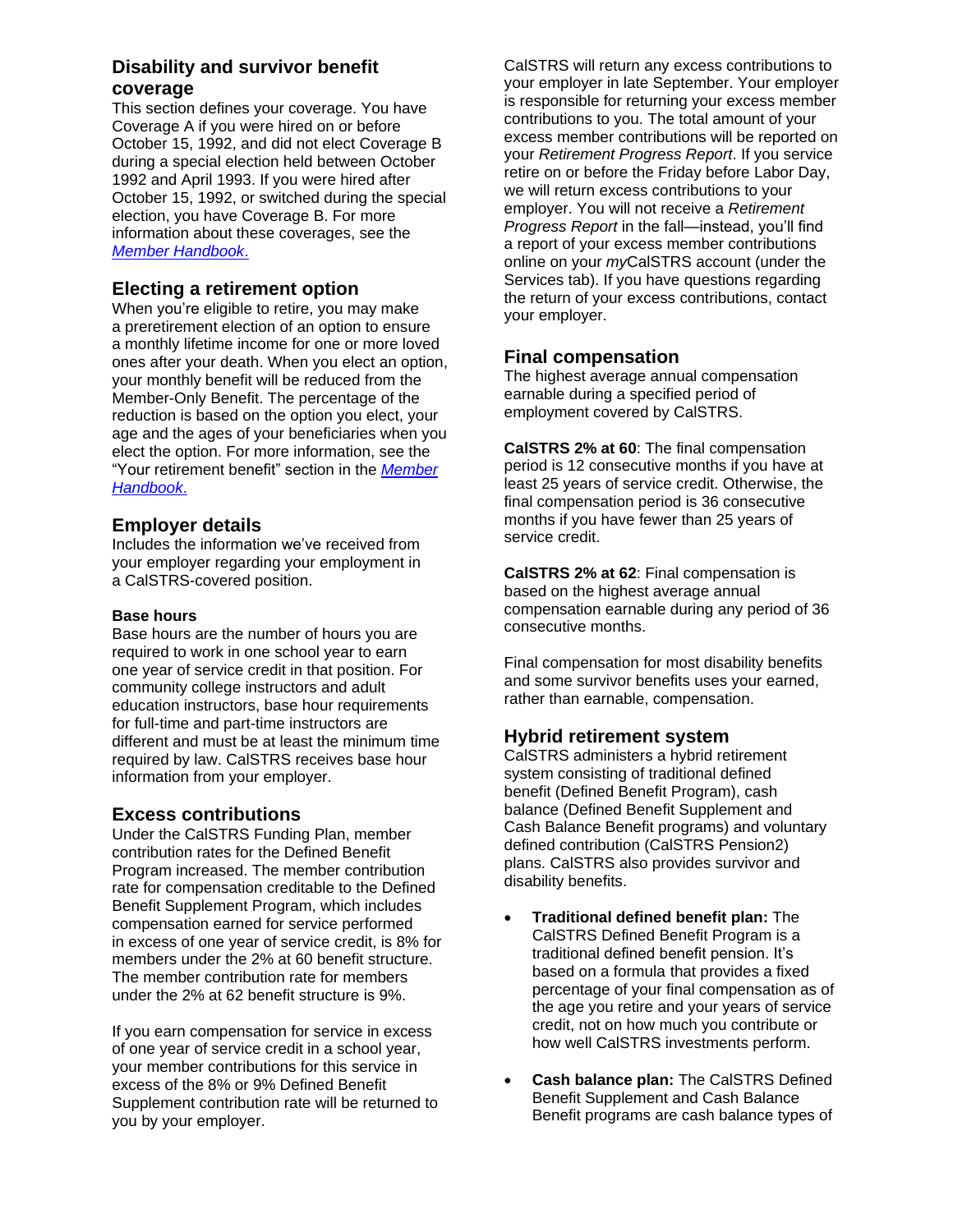defined benefit plans to which employees and employers contribute fixed amounts and interest is credited at guaranteed annual rates. The Teachers' Retirement Board may also grant additional earnings credits for both plans when the funded status exceeds certain thresholds after periods of substantial investment earnings. Retirement, disability, termination and death benefits are determined based on the total account balance. At retirement, you will receive all the funds in your account.

• **Defined contribution plan:** A retirement plan in which the benefit depends on your contributions, investment gains or losses, and expenses. Benefits under defined contribution plans are not guaranteed. Pension2 is the CalSTRS voluntary defined contribution plan. For more information, visit [Pension2.](http://www.pension2.com/)

#### **Inactive member**

A member who has contributions and interest remaining in their Defined Benefit account but who did not perform creditable service during the last school year.

#### **Longevity bonus**

For CalSTRS 2% at 60 members, a benefit enhancement that increases your monthly benefit if you had at least 30 years of qualified service credit on or before December 31, 2010. The bonus will be reduced by an option factor if you choose an option.

### **Monthly Member-Only Benefit estimates**

We project two possible retirement dates to help you plan your retirement. The Member-Only Benefit is usually the highest monthly benefit you can receive when you retire. This benefit does not include any reduction to provide a lifetime monthly benefit to someone after your death.

### **Modified Benefit estimates**

If you made a preretirement election of an option to provide a monthly CalSTRS benefit after your death, we project two possible retirement dates, similar to the monthly Member-Only Benefit estimates, but show the reductions resulting from the option you elected.

#### **Ombuds**

A CalSTRS manager tasked with serving as an advocate for CalSTRS members and

participants. The ombuds receives complaints from school employees, members and participants, employee organizations, the Legislature and the public regarding actions of CalSTRS employees. Contact the ombuds at 916-414-1411.

#### **One-time death benefit recipient**

Your survivors may be entitled to a one-time death benefit after you die. The amount of this benefit depends on your coverage and whether you die before or after retirement. This section describes your eligibility and lists any recipients you have named. For more information, see the "Your survivor benefits" section in the *[Member](http://www.calstrs.com/calstrs-member-handbook)  [Handbook](http://www.calstrs.com/calstrs-member-handbook)*.

#### **Option**

A plan feature that allows you to distribute your retirement benefit over your lifetime and the lifetime of one or more persons or the beneficiary of a special needs trust. Electing an option reduces your monthly payment in order to cover the extension of benefits to other people after your death.

**100% Beneficiary Option:** Upon your death, the Modified Benefit will be paid to your option beneficiary for life. If your option beneficiary predeceases you, your benefit will be raised to the Member-Only Benefit level.

**75% Beneficiary Option:** Upon your death, three-quarters of the Modified Benefit will be paid to your option beneficiary for life. If your option beneficiary predeceases you, your benefit will be raised to the Member-Only Benefit level.

**50% Beneficiary Option:** Upon your death, one-half of the Modified Benefit will be paid to your option beneficiary for life. If your option beneficiary predeceases you, your benefit will be raised to the Member-Only Benefit level.

**Compound Option:** Upon your death, benefits will be paid to one or more option beneficiaries for life. The benefit paid to an individual beneficiary depends on the option and percent of the total benefit elected for that beneficiary.

#### **Option beneficiary**

The person or persons or beneficiary of a special needs trust you designate to receive a lifetime monthly benefit after your death. You must be eligible to retire to elect an option. There are additional guidelines for nonspouse option beneficiaries. For more information, see the "Your retirement benefit" section in the *[Member Handbook](http://www.calstrs.com/calstrs-member-handbook)*.